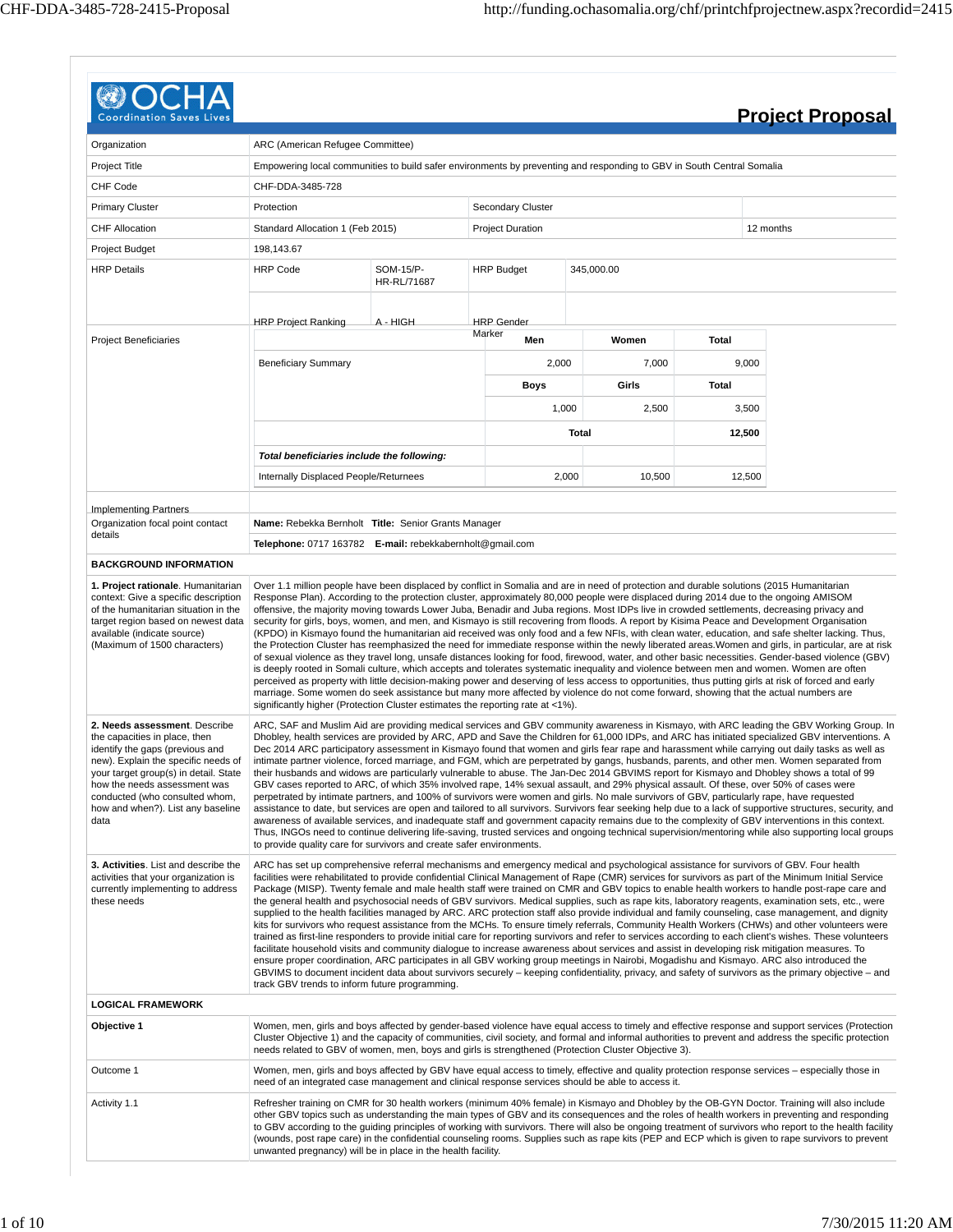| Activity 1.2                                                                                               |                                                                                                       |                | Refresher trainings will be conducted for 10 volunteers in Kismayo and staff (at least 80% female) on GBV guiding principles, referral pathways for<br>legal, security, and mental health services, and how to provide first-line psychosocial counseling for survivors. In Dhobley, 5 volunteers will be<br>identified and trained on the same. There will be continuous mentoring of the volunteers to help them support survivors without doing more harm.                                                                                                                                                                                                                                                                                                                                                                                                                                                                                                                                                                                                                                                                                                                                                                                                                                                                                                                |               |  |  |  |  |
|------------------------------------------------------------------------------------------------------------|-------------------------------------------------------------------------------------------------------|----------------|------------------------------------------------------------------------------------------------------------------------------------------------------------------------------------------------------------------------------------------------------------------------------------------------------------------------------------------------------------------------------------------------------------------------------------------------------------------------------------------------------------------------------------------------------------------------------------------------------------------------------------------------------------------------------------------------------------------------------------------------------------------------------------------------------------------------------------------------------------------------------------------------------------------------------------------------------------------------------------------------------------------------------------------------------------------------------------------------------------------------------------------------------------------------------------------------------------------------------------------------------------------------------------------------------------------------------------------------------------------------------|---------------|--|--|--|--|
| Activity 1.3                                                                                               |                                                                                                       |                | Psychosocial support and case management will be provided for survivors in line with best practices. Referrals for security (police), legal aid, mental<br>health, and economic or material support will be managed through case management services. Documentation of all GBV cases in the GBVIMS will<br>be conducted by ARC staff. Emergency Hotline to promote follow-up of GBV cases between ARC staff and the volunteers who are based in the<br>community. The Emergency Hotline number will be shared with the police, health workers, local leaders, religious leaders and some community<br>members to promote timely referrals for survivors requesting assistance - conducted with extreme caution so at to not to put people's life at risk. ARC<br>case managers and volunteers will facilitate women's group sessions as well in partnership with local women's groups.                                                                                                                                                                                                                                                                                                                                                                                                                                                                                       |               |  |  |  |  |
| Indicators for outcome 1                                                                                   |                                                                                                       | Cluster        | Indicator description                                                                                                                                                                                                                                                                                                                                                                                                                                                                                                                                                                                                                                                                                                                                                                                                                                                                                                                                                                                                                                                                                                                                                                                                                                                                                                                                                        | <b>Target</b> |  |  |  |  |
|                                                                                                            | Indicator<br>1.1                                                                                      | Protection     | Number of male/female survivors who receive medical assistance, including post rape treatment within 72<br>hours, in line with set standards                                                                                                                                                                                                                                                                                                                                                                                                                                                                                                                                                                                                                                                                                                                                                                                                                                                                                                                                                                                                                                                                                                                                                                                                                                 | 120           |  |  |  |  |
|                                                                                                            | Indicator<br>1.2                                                                                      | Protection     | # of staff and volunteers (minimum 50% female) trained in GBV case management, quiding principles and<br>referral pathway                                                                                                                                                                                                                                                                                                                                                                                                                                                                                                                                                                                                                                                                                                                                                                                                                                                                                                                                                                                                                                                                                                                                                                                                                                                    | 26            |  |  |  |  |
|                                                                                                            | Indicator<br>Protection   # of survivors accessing and followed up using the emergency hotline<br>1.3 |                |                                                                                                                                                                                                                                                                                                                                                                                                                                                                                                                                                                                                                                                                                                                                                                                                                                                                                                                                                                                                                                                                                                                                                                                                                                                                                                                                                                              |               |  |  |  |  |
| Outcome 2                                                                                                  | society to mitigate risks of GBV.                                                                     |                | Elders, religious leaders, formal and informal authorities, both male and female, have improved capacity to prevent and appropriately respond to<br>incidents of GBV (Protection Cluster Output 3.1), and communities, including men, demonstrate increased capacity to prevent and mobilize civil                                                                                                                                                                                                                                                                                                                                                                                                                                                                                                                                                                                                                                                                                                                                                                                                                                                                                                                                                                                                                                                                           |               |  |  |  |  |
| Activity 2.1                                                                                               |                                                                                                       |                | Community awareness sessions by volunteers using a questioning and benefits approach that promotes reflection to inspire people to change.<br>Sharing IEC materials (referral pathway poster, picture cards, comics and stickers) with community women, men, and youth during awareness<br>creation. They will then participate in community sensitization to inform community members about available services but also how to support<br>survivors in the community. Community public events involving religious leaders, elders, to discuss key topics, identify risk factors and how they can<br>contribute to mitigate some of the risk factors. Participation in the 16 Days of Activism to promote awareness raising on GBV. Conduct training for<br>police, local authorities and government officials, Directorate of Health and Hospital Committee members, and other key leaders (including as many<br>female authorities as possible) on international human rights, key protection and GBV fundamentals.                                                                                                                                                                                                                                                                                                                                                        |               |  |  |  |  |
| Activity 2.2                                                                                               |                                                                                                       |                | Distribute all-in-one solar/wind-up torch, radio, and USB charger to women in 200 households. This multi-purpose tool includes solar and wind-up<br>mechanisms for long-lasting use. The tool combines 1) a radio for increased household access to information, 2) a USB charger for personal and<br>income-generating activities, and 3) a torch (flashlight) for increased personal and household safety as women and girls have stated that poor<br>lighting leads to risks of abuse. Through a series of pre- and post-distribution questions, ARC will determine women's and men's perceptions of the<br>benefits and challenges of this tool, looking at who "controls" the tool, actual or perceived improvements in safety, and unexpected benefits and<br>challenges for women, girls, boys, and men within the household and the community.                                                                                                                                                                                                                                                                                                                                                                                                                                                                                                                       |               |  |  |  |  |
| Activity 2.3                                                                                               |                                                                                                       |                | Engage 40 Role Model Men, including camp leaders, Imams and other male social leaders from existing structures and networks, as positive change<br>agents in preventing violence against women and girls. These Role Model Men (RMM) (Nin kudayasho mudan) - 20 Kismayo and 20 Dhobley - will<br>be vetted, trained, and mentored and will later guide 200 additional men - 100 from each Kismayo and Dhobley, divided into solidarity groups<br>consisting of men from five households - during weekly sessions using the "engaging men for transformation" guide. Baseline and endline<br>assessments will be carried out with participants to understand current attitudes and perceptions related to gender equitable norms and GBV and<br>evaluate any changes in perceptions. Wives/partners may possibly take part in the survey. ARC staff will be trained on the Men Engage approach<br>and how to mentor and support Role Model Men. Communication/IEC materials will also be created to reflect positive social behaviors and norms.                                                                                                                                                                                                                                                                                                                              |               |  |  |  |  |
| Indicators for outcome 2                                                                                   |                                                                                                       | Cluster        | Indicator description                                                                                                                                                                                                                                                                                                                                                                                                                                                                                                                                                                                                                                                                                                                                                                                                                                                                                                                                                                                                                                                                                                                                                                                                                                                                                                                                                        | Target        |  |  |  |  |
|                                                                                                            | Indicator<br>2.1                                                                                      | Protection     | Number of people reached by campaigns conducted to inform communities on available services                                                                                                                                                                                                                                                                                                                                                                                                                                                                                                                                                                                                                                                                                                                                                                                                                                                                                                                                                                                                                                                                                                                                                                                                                                                                                  | 12500         |  |  |  |  |
|                                                                                                            | Indicator<br>2.2                                                                                      | Protection     | # of IDP households reporting perceived and/or actual increase in safety due to solar torch out of 200<br>households                                                                                                                                                                                                                                                                                                                                                                                                                                                                                                                                                                                                                                                                                                                                                                                                                                                                                                                                                                                                                                                                                                                                                                                                                                                         | 150           |  |  |  |  |
|                                                                                                            | Indicator<br>2.3                                                                                      | Protection     | Increase in knowledge on GBV and positive change in attitudes by 240 men                                                                                                                                                                                                                                                                                                                                                                                                                                                                                                                                                                                                                                                                                                                                                                                                                                                                                                                                                                                                                                                                                                                                                                                                                                                                                                     | 140           |  |  |  |  |
| Outcome 3                                                                                                  |                                                                                                       |                | ARC Staff, volunteers and partners in all sectors are trained on GBV fundamentals, referral pathways and mechanisms, and GBV risk reduction<br>strategies per sector according to the IASC GBV Guidelines.                                                                                                                                                                                                                                                                                                                                                                                                                                                                                                                                                                                                                                                                                                                                                                                                                                                                                                                                                                                                                                                                                                                                                                   |               |  |  |  |  |
| Activity 3.1                                                                                               |                                                                                                       |                | Train and collaborate with staff and community based committees from the Health, Wash, Shelter and Education sectors on GBV concepts, guiding<br>principles, international standards and how to mitigate protection risks when providing services to the community according to IASC GBV and<br>Gender Guidelines per sector. Ensure that compositions of WUC water user committees and HUMC health unit management committee are 50%<br>women. Liaise with each of the sector committees especially WUC & HUMC to document protection concerns at the service provision points and<br>share it with the respective clusters for action.                                                                                                                                                                                                                                                                                                                                                                                                                                                                                                                                                                                                                                                                                                                                     |               |  |  |  |  |
| Activity 3.2                                                                                               |                                                                                                       |                | Participate in and/or facilitate GBV Working Groups in Kismayo and Dhobley. Promote coordination with the GBV Working Group and Protection<br>Cluster and strengthen capacity on GBV mainstreaming to ensure risk reduction strategies and essential, minimum interventions among national<br>NGO partners and CBOs through participating in coordination meetings in Benadir and Lower Juba Regions. Initiate and lead the development of<br>GBV Standard Operating Procedures (SOPs) with GBV working group members in Kismayo and Dhobley according to the SOP quidelines for timely,<br>coordinated referrals and quality interventions. ARC will ensure all activities are in line with the Protection Cluster and GBV Sub-Cluster strategies.                                                                                                                                                                                                                                                                                                                                                                                                                                                                                                                                                                                                                          |               |  |  |  |  |
| Activity 3.3                                                                                               |                                                                                                       |                |                                                                                                                                                                                                                                                                                                                                                                                                                                                                                                                                                                                                                                                                                                                                                                                                                                                                                                                                                                                                                                                                                                                                                                                                                                                                                                                                                                              |               |  |  |  |  |
| Indicators for outcome 3                                                                                   |                                                                                                       | <b>Cluster</b> | Indicator description                                                                                                                                                                                                                                                                                                                                                                                                                                                                                                                                                                                                                                                                                                                                                                                                                                                                                                                                                                                                                                                                                                                                                                                                                                                                                                                                                        | <b>Target</b> |  |  |  |  |
|                                                                                                            | Indicator 3.1                                                                                         | Protection     | Number of people reached by campaigns conducted to inform communities on available services                                                                                                                                                                                                                                                                                                                                                                                                                                                                                                                                                                                                                                                                                                                                                                                                                                                                                                                                                                                                                                                                                                                                                                                                                                                                                  | 6000          |  |  |  |  |
|                                                                                                            | Indicator 3.2                                                                                         | Protection     | # of working group members trained on SOPs and referral pathway                                                                                                                                                                                                                                                                                                                                                                                                                                                                                                                                                                                                                                                                                                                                                                                                                                                                                                                                                                                                                                                                                                                                                                                                                                                                                                              | 20            |  |  |  |  |
|                                                                                                            | Indicator 3.3                                                                                         |                |                                                                                                                                                                                                                                                                                                                                                                                                                                                                                                                                                                                                                                                                                                                                                                                                                                                                                                                                                                                                                                                                                                                                                                                                                                                                                                                                                                              |               |  |  |  |  |
| <b>WORK PLAN</b>                                                                                           |                                                                                                       |                |                                                                                                                                                                                                                                                                                                                                                                                                                                                                                                                                                                                                                                                                                                                                                                                                                                                                                                                                                                                                                                                                                                                                                                                                                                                                                                                                                                              |               |  |  |  |  |
| Implementation: Describe for each<br>activity how you plan to implement<br>it and who is carrying out what |                                                                                                       |                | ARC directly implements all project activities with robust supervision and monitoring from project national and international level staff. All CMR and<br>PSS capacity building will be done by the Obstetric and Gynecological doctors and case managers at ARC. The CMR services in the MCH will be<br>provided by the trained medical workers according to the WHO protocols. ARC will work with CHWs and volunteers to provide first line GBV case<br>response at the community level and offer referrals according to the wishes of each survivor. ARC believes in empowering community members to<br>spearhead GBV prevention initiatives in the community. Role Model Men will be mentored to engage their fellow men as change agents to bring<br>about change in the knowledge and positive attitudes of their fellow men. Couple counseling will be conducted by the religious leaders. ARC is an<br>active member of the GBV WG and ensures that all activities are in line with the SOPs and the Protection Cluster and GBV Sub-Cluster Strategies. It<br>also adheres to the IASC Handbook and the revised IASC GBV guidelines (soon to be distributed). ARC involves staff and key community members,<br>including high numbers of women, in assessing the current situation to give a basis for program design, implementation and monitoring. All staff sign |               |  |  |  |  |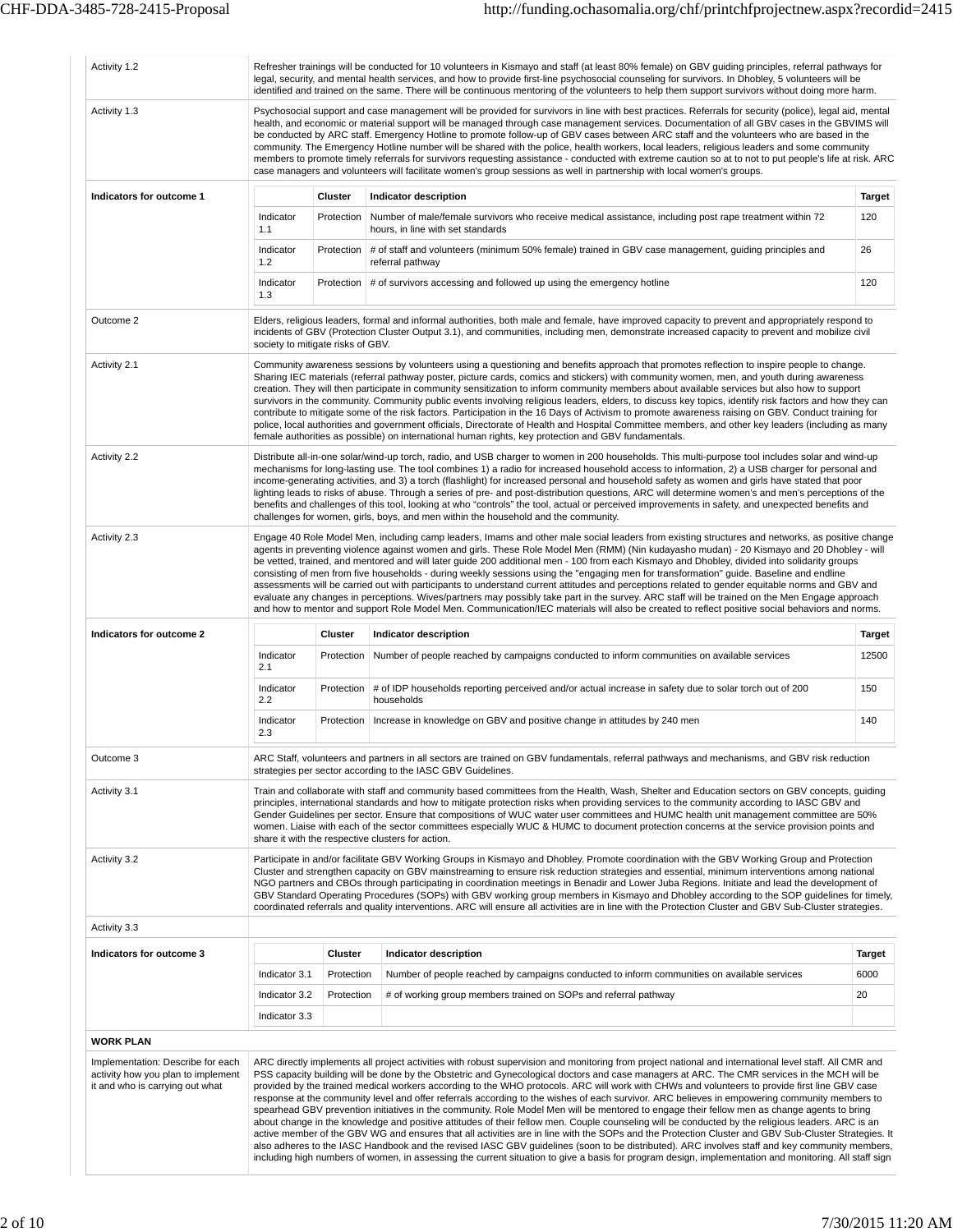| Project workplan for                           | and improve equitable, dignified access to essenti<br><b>Activity Description</b>                                                                                                                                                                                                                                                                                                                                                                                                                                                                                                                                                                                                                                                                                                                                                                                                                                                                                                                                                                                        | Month        | Month        | Month      | Month        | Month         | Month          |
|------------------------------------------------|--------------------------------------------------------------------------------------------------------------------------------------------------------------------------------------------------------------------------------------------------------------------------------------------------------------------------------------------------------------------------------------------------------------------------------------------------------------------------------------------------------------------------------------------------------------------------------------------------------------------------------------------------------------------------------------------------------------------------------------------------------------------------------------------------------------------------------------------------------------------------------------------------------------------------------------------------------------------------------------------------------------------------------------------------------------------------|--------------|--------------|------------|--------------|---------------|----------------|
| activities defined in the<br>Logical framework | Activity 1.1 Refresher training on CMR for 30 health workers (minimum 40% female) in Kismayo<br>and Dhobley by the OB-GYN Doctor. Training will also include other GBV topics such as<br>understanding the main types of GBV and its consequences and the roles of health workers in<br>preventing and responding to GBV according to the guiding principles of working with survivors.<br>There will also be ongoing treatment of survivors who report to the health facility (wounds, post<br>rape care) in the confidential counseling rooms. Supplies such as rape kits (PEP and ECP which is<br>given to rape survivors to prevent unwanted pregnancy) will be in place in the health facility.                                                                                                                                                                                                                                                                                                                                                                     | $1 - 2$<br>X | $3 - 4$<br>X | $5-6$<br>X | $7 - 8$<br>X | $9 - 10$<br>X | $11 - 12$<br>X |
|                                                | <b>Activity 1.2</b> Refresher trainings will be conducted for 10 volunteers in Kismayo and staff (at least<br>80% female) on GBV guiding principles, referral pathways for legal, security, and mental health<br>services, and how to provide first-line psychosocial counseling for survivors. In Dhobley, 5<br>volunteers will be identified and trained on the same. There will be continuous mentoring of the<br>volunteers to help them support survivors without doing more harm.                                                                                                                                                                                                                                                                                                                                                                                                                                                                                                                                                                                  | X            | X            | X          | X            | X             | X              |
|                                                | <b>Activity 1.3</b> Psychosocial support and case management will be provided for survivors in line with<br>best practices. Referrals for security (police), legal aid, mental health, and economic or material<br>support will be managed through case management services. Documentation of all GBV cases in<br>the GBVIMS will be conducted by ARC staff. Emergency Hotline to promote follow-up of GBV<br>cases between ARC staff and the volunteers who are based in the community. The Emergency<br>Hotline number will be shared with the police, health workers, local leaders, religious leaders and<br>some community members to promote timely referrals for survivors requesting assistance -<br>conducted with extreme caution so at to not to put people's life at risk. ARC case managers and<br>volunteers will facilitate women's group sessions as well in partnership with local women's groups.                                                                                                                                                      | X            | X            | X          | Χ            | X             | X              |
|                                                | <b>Activity 2.1</b> Community awareness sessions by volunteers using a questioning and benefits<br>approach that promotes reflection to inspire people to change. Sharing IEC materials (referral<br>pathway poster, picture cards, comics and stickers) with community women, men, and youth during<br>awareness creation. They will then participate in community sensitization to inform community<br>members about available services but also how to support survivors in the community. Community<br>public events involving religious leaders, elders, to discuss key topics, identify risk factors and how<br>they can contribute to mitigate some of the risk factors. Participation in the 16 Days of Activism to<br>promote awareness raising on GBV. Conduct training for police, local authorities and government<br>officials, Directorate of Health and Hospital Committee members, and other key leaders (including<br>as many female authorities as possible) on international human rights, key protection and GBV<br>fundamentals.                    | X            | X            | X          | Χ            | Χ             | X              |
|                                                | Activity 2.2 Distribute all-in-one solar/wind-up torch, radio, and USB charger to women in 200<br>households. This multi-purpose tool includes solar and wind-up mechanisms for long-lasting use.<br>The tool combines 1) a radio for increased household access to information, 2) a USB charger for<br>personal and income-generating activities, and 3) a torch (flashlight) for increased personal and<br>household safety as women and girls have stated that poor lighting leads to risks of abuse.<br>Through a series of pre- and post-distribution questions, ARC will determine women's and men's<br>perceptions of the benefits and challenges of this tool, looking at who "controls" the tool, actual or<br>perceived improvements in safety, and unexpected benefits and challenges for women, girls, boys,<br>and men within the household and the community.                                                                                                                                                                                             | X            | X            | X          | X            | X             | X              |
|                                                | Activity 2.3 Engage 40 Role Model Men, including camp leaders, Imams and other male social<br>leaders from existing structures and networks, as positive change agents in preventing violence<br>against women and girls. These Role Model Men (RMM) (Nin kudayasho mudan) - 20 Kismayo and<br>20 Dhobley - will be vetted, trained, and mentored and will later guide 200 additional men - 100<br>from each Kismayo and Dhobley, divided into solidarity groups consisting of men from five<br>households - during weekly sessions using the "engaging men for transformation" guide. Baseline<br>and endline assessments will be carried out with participants to understand current attitudes and<br>perceptions related to gender equitable norms and GBV and evaluate any changes in perceptions.<br>Wives/partners may possibly take part in the survey. ARC staff will be trained on the Men Engage<br>approach and how to mentor and support Role Model Men. Communication/IEC materials will also<br>be created to reflect positive social behaviors and norms. | X            | X            | X          | X            | X             | X              |
|                                                | <b>Activity 3.1</b> Train and collaborate with staff and community based committees from the Health,<br>Wash, Shelter and Education sectors on GBV concepts, guiding principles, international standards<br>and how to mitigate protection risks when providing services to the community according to IASC<br>GBV and Gender Guidelines per sector. Ensure that compositions of WUC water user committees<br>and HUMC health unit management committee are 50% women. Liaise with each of the sector<br>committees especially WUC & HUMC to document protection concerns at the service provision<br>points and share it with the respective clusters for action.                                                                                                                                                                                                                                                                                                                                                                                                       | X            | Χ            | X          | Χ            | X             | Χ              |
|                                                | Activity 3.2 Participate in and/or facilitate GBV Working Groups in Kismayo and Dhobley.<br>Promote coordination with the GBV Working Group and Protection Cluster and strengthen capacity<br>on GBV mainstreaming to ensure risk reduction strategies and essential, minimum interventions<br>among national NGO partners and CBOs through participating in coordination meetings in Benadir<br>and Lower Juba Regions. Initiate and lead the development of GBV Standard Operating<br>Procedures (SOPs) with GBV working group members in Kismayo and Dhobley according to the<br>SOP guidelines for timely, coordinated referrals and quality interventions. ARC will ensure all<br>activities are in line with the Protection Cluster and GBV Sub-Cluster strategies.                                                                                                                                                                                                                                                                                                | X            | X            | X          | X            | X             | X              |

|                                                                                                                                                                                                                                                                                                                                                                                                                                                                                                                                                                                                                                                                                                         |                                                                                                 |                                                                                                     |              |                 |                |                |   |                |                       |              | Month (s) when planned M & E will be done |         |
|---------------------------------------------------------------------------------------------------------------------------------------------------------------------------------------------------------------------------------------------------------------------------------------------------------------------------------------------------------------------------------------------------------------------------------------------------------------------------------------------------------------------------------------------------------------------------------------------------------------------------------------------------------------------------------------------------------|-------------------------------------------------------------------------------------------------|-----------------------------------------------------------------------------------------------------|--------------|-----------------|----------------|----------------|---|----------------|-----------------------|--------------|-------------------------------------------|---------|
| <b>Activity Description</b>                                                                                                                                                                                                                                                                                                                                                                                                                                                                                                                                                                                                                                                                             | M & E Tools to use                                                                              | <b>Means</b> of<br>verification                                                                     | $\mathbf{1}$ | $2 \mid 3 \mid$ | $\overline{4}$ | 5 <sup>1</sup> | 6 | 7 <sup>1</sup> | $8 \mid 9 \mid$       | 10           |                                           | $11$ 12 |
| Activity 1.1 Refresher training on CMR for 30 health workers (minimum 40% female)<br>in Kismayo and Dhobley by the OB-GYN Doctor. Training will also include other GBV<br>topics such as understanding the main types of GBV and its consequences and the<br>roles of health workers in preventing and responding to GBV according to the quiding<br>principles of working with survivors. There will also be ongoing treatment of survivors<br>who report to the health facility (wounds, post rape care) in the confidential counseling<br>rooms. Supplies such as rape kits (PEP and ECP which is given to rape survivors to<br>prevent unwanted pregnancy) will be in place in the health facility. | - Contact details<br>- Data collection<br>- Field visits<br>- Photo with or without GPS<br>data | Participant list,<br>pre-and post<br>training evaluations,<br>supervision reports,<br><b>GBVIMS</b> | $\times$     |                 |                |                |   |                | x x x x x x x x x x x | $\mathsf{X}$ | $\times$                                  |         |
|                                                                                                                                                                                                                                                                                                                                                                                                                                                                                                                                                                                                                                                                                                         | - Contact details<br>- Data collection<br>- Field visits<br>- Photo with or without GPS         | Participant lists,<br>pre-and post<br>training evaluations,<br>Site visit and                       |              |                 |                |                |   |                |                       |              |                                           |         |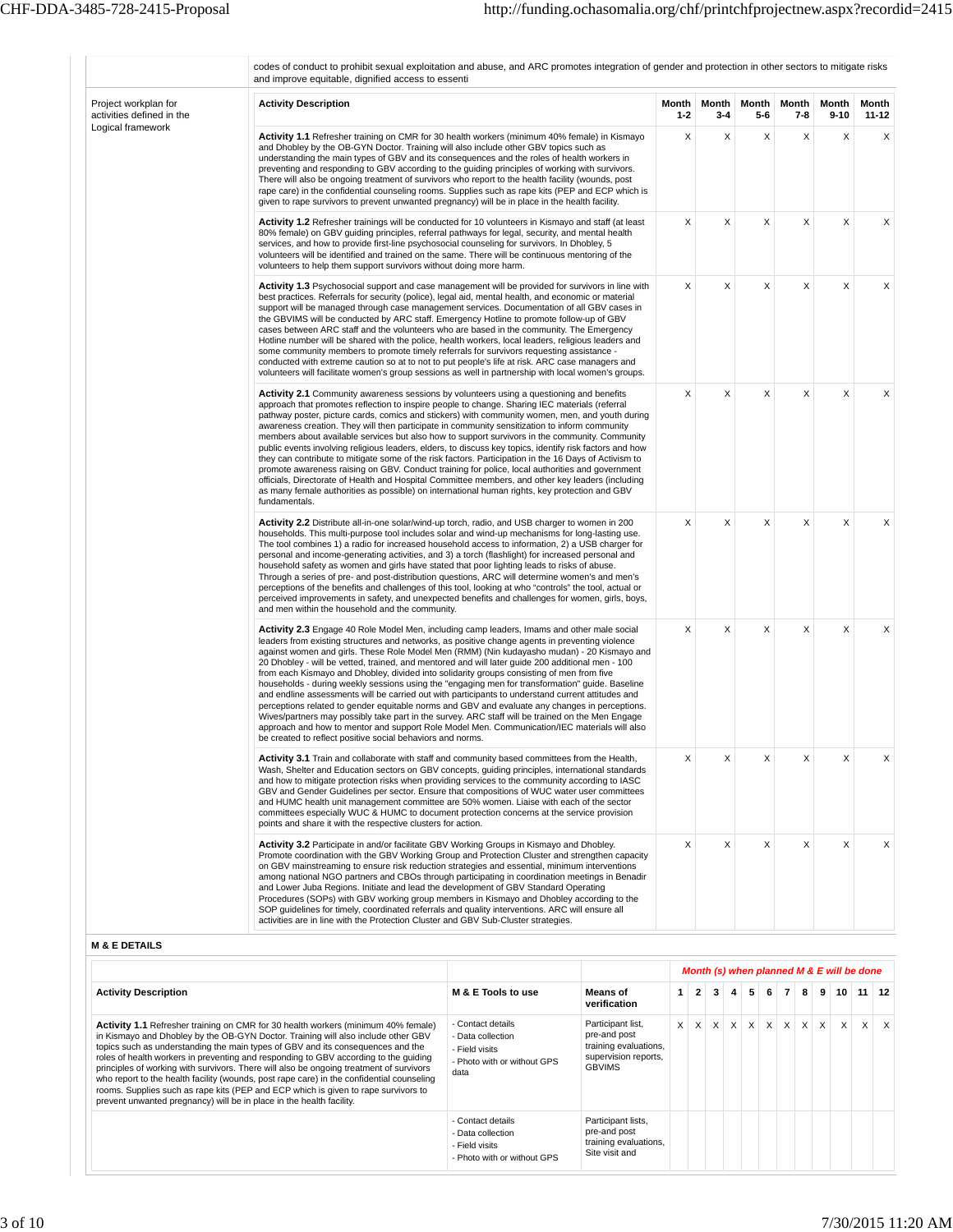| same. There will be continuous mentoring of the volunteers to help them support<br>survivors without doing more harm.                                                                                                                                                                                                                                                                                                                                                                                                                                                                                                                                                                                                                                                                                                                                                                                                                                                                                                                                                          | data                                                                                                                                                                                                 | supervision reports                                                                                                                                                                       |          |              |              |         |                           |             |          |          |              |              |          |
|--------------------------------------------------------------------------------------------------------------------------------------------------------------------------------------------------------------------------------------------------------------------------------------------------------------------------------------------------------------------------------------------------------------------------------------------------------------------------------------------------------------------------------------------------------------------------------------------------------------------------------------------------------------------------------------------------------------------------------------------------------------------------------------------------------------------------------------------------------------------------------------------------------------------------------------------------------------------------------------------------------------------------------------------------------------------------------|------------------------------------------------------------------------------------------------------------------------------------------------------------------------------------------------------|-------------------------------------------------------------------------------------------------------------------------------------------------------------------------------------------|----------|--------------|--------------|---------|---------------------------|-------------|----------|----------|--------------|--------------|----------|
| <b>Activity 1.3</b> Psychosocial support and case management will be provided for survivors<br>in line with best practices. Referrals for security (police), legal aid, mental health, and<br>economic or material support will be managed through case management services.<br>Documentation of all GBV cases in the GBVIMS will be conducted by ARC staff.<br>Emergency Hotline to promote follow-up of GBV cases between ARC staff and the<br>volunteers who are based in the community. The Emergency Hotline number will be<br>shared with the police, health workers, local leaders, religious leaders and some<br>community members to promote timely referrals for survivors requesting assistance -<br>conducted with extreme caution so at to not to put people's life at risk. ARC case<br>managers and volunteers will facilitate women's group sessions as well in partnership<br>with local women's groups.                                                                                                                                                      | - Data collection<br>- Field visits<br>- Individual interview                                                                                                                                        | GBVIMS, client<br>files, emergency<br>hotline records,<br>supervision reports                                                                                                             | $\times$ | $\times$     | $\mathsf{X}$ |         | $X$ $X$ $X$               | $\times$    | $\times$ | $\times$ | $\times$     | $\times$     | $\times$ |
| Activity 2.1 Community awareness sessions by volunteers using a questioning and<br>benefits approach that promotes reflection to inspire people to change. Sharing IEC<br>materials (referral pathway poster, picture cards, comics and stickers) with community<br>women, men, and youth during awareness creation. They will then participate in<br>community sensitization to inform community members about available services but<br>also how to support survivors in the community. Community public events involving<br>religious leaders, elders, to discuss key topics, identify risk factors and how they can<br>contribute to mitigate some of the risk factors. Participation in the 16 Days of Activism to<br>promote awareness raising on GBV. Conduct training for police, local authorities and<br>government officials, Directorate of Health and Hospital Committee members, and other<br>key leaders (including as many female authorities as possible) on international human<br>rights, key protection and GBV fundamentals.                              | - Contact details<br>- Data collection<br>- Field visits<br>- Focus group interview<br>- Photo with or without GPS<br>data<br>- Radio broadcasts                                                     | Participant lists,<br>post training<br>evaluations, activity<br>and supervision<br>reports                                                                                                |          |              | X            |         | X                         |             | X        |          | $\mathsf{x}$ |              | X        |
| Activity 2.2 Distribute all-in-one solar/wind-up torch, radio, and USB charger to<br>women in 200 households. This multi-purpose tool includes solar and wind-up<br>mechanisms for long-lasting use. The tool combines 1) a radio for increased household<br>access to information, 2) a USB charger for personal and income-generating activities,<br>and 3) a torch (flashlight) for increased personal and household safety as women and<br>girls have stated that poor lighting leads to risks of abuse. Through a series of pre- and<br>post-distribution questions, ARC will determine women's and men's perceptions of the<br>benefits and challenges of this tool, looking at who "controls" the tool, actual or<br>perceived improvements in safety, and unexpected benefits and challenges for women,<br>girls, boys, and men within the household and the community.                                                                                                                                                                                                | - Contact details<br>- Data collection<br>- Distribution monitoring<br>- Field visits<br>- Individual interview<br>- Photo with or without GPS<br>data<br>- Post Distribution Monitoring<br>- Survey | Recipient lists,<br>photos, baseline<br>and<br>post-distribution<br>surveys,<br>supervision reports                                                                                       |          |              | X            | $X$ $X$ | $\boldsymbol{\mathsf{X}}$ |             |          |          |              |              |          |
| Activity 2.3 Engage 40 Role Model Men, including camp leaders, Imams and other<br>male social leaders from existing structures and networks, as positive change agents in<br>preventing violence against women and girls. These Role Model Men (RMM) (Nin<br>kudayasho mudan) - 20 Kismayo and 20 Dhobley - will be vetted, trained, and<br>mentored and will later guide 200 additional men - 100 from each Kismayo and<br>Dhobley, divided into solidarity groups consisting of men from five households - during<br>weekly sessions using the "engaging men for transformation" guide. Baseline and<br>endline assessments will be carried out with participants to understand current attitudes<br>and perceptions related to gender equitable norms and GBV and evaluate any changes<br>in perceptions. Wives/partners may possibly take part in the survey. ARC staff will be<br>trained on the Men Engage approach and how to mentor and support Role Model Men.<br>Communication/IEC materials will also be created to reflect positive social behaviors<br>and norms. | - Contact details<br>- Data collection<br>- Field visits<br>- Photo with or without GPS<br>data<br>- Survey                                                                                          | Baseline and<br>endline assessment<br>questionnaire<br>results, participant<br>lists, post-training<br>evaluations, activity<br>and supervision<br>reports                                |          | $\times$     | $\mathsf{x}$ |         | X                         | $\times$    |          |          | $\mathsf{x}$ | $\mathsf{X}$ | $\times$ |
| Activity 3.1 Train and collaborate with staff and community based committees from<br>the Health, Wash, Shelter and Education sectors on GBV concepts, quiding principles,<br>international standards and how to mitigate protection risks when providing services to<br>the community according to IASC GBV and Gender Guidelines per sector. Ensure that<br>compositions of WUC water user committees and HUMC health unit management<br>committee are 50% women. Liaise with each of the sector committees especially WUC<br>& HUMC to document protection concerns at the service provision points and share it<br>with the respective clusters for action.                                                                                                                                                                                                                                                                                                                                                                                                                 | - Contact details<br>- Data collection<br>- Field visits<br>- Photo with or without GPS<br>data                                                                                                      | Committee list.<br>report of activities<br>from committees,<br>working group<br>minutes, participant<br>lists, post-training<br>evaluations and<br>training report,<br>supervisory report |          |              | X            |         | Χ                         |             |          | X        |              |              | X        |
| Activity 3.2 Participate in and/or facilitate GBV Working Groups in Kismayo and<br>Dhobley. Promote coordination with the GBV Working Group and Protection Cluster and<br>strengthen capacity on GBV mainstreaming to ensure risk reduction strategies and<br>essential, minimum interventions among national NGO partners and CBOs through<br>participating in coordination meetings in Benadir and Lower Juba Regions. Initiate and<br>lead the development of GBV Standard Operating Procedures (SOPs) with GBV<br>working group members in Kismayo and Dhobley according to the SOP guidelines for<br>timely, coordinated referrals and quality interventions. ARC will ensure all activities are<br>in line with the Protection Cluster and GBV Sub-Cluster strategies.                                                                                                                                                                                                                                                                                                   | - Contact details<br>- Field visits<br>- Photo with or without GPS<br>data                                                                                                                           | Participant list. GBV<br>WG minutes.<br>training reports,<br>SOP drafts and final<br>SOP signed copies                                                                                    | $\times$ | $\mathsf{X}$ | $\mathsf{X}$ | $X$ $X$ | $\boldsymbol{\mathsf{x}}$ | $\mathsf X$ | $\times$ | $\times$ | $\mathsf{x}$ | $\mathsf{x}$ | $\times$ |
| OTHER INFORMATION                                                                                                                                                                                                                                                                                                                                                                                                                                                                                                                                                                                                                                                                                                                                                                                                                                                                                                                                                                                                                                                              |                                                                                                                                                                                                      |                                                                                                                                                                                           |          |              |              |         |                           |             |          |          |              |              |          |

| Coordination with other<br>Organizations in project area | Organization                            | <b>Activity</b>                                                                                                                                                                                                                                                                                                                                                                                                                                                                                                                                                                                                                                                                                                                                                                                                                                                                                                                                                                                                                                                                                                                                                                                                                               |
|----------------------------------------------------------|-----------------------------------------|-----------------------------------------------------------------------------------------------------------------------------------------------------------------------------------------------------------------------------------------------------------------------------------------------------------------------------------------------------------------------------------------------------------------------------------------------------------------------------------------------------------------------------------------------------------------------------------------------------------------------------------------------------------------------------------------------------------------------------------------------------------------------------------------------------------------------------------------------------------------------------------------------------------------------------------------------------------------------------------------------------------------------------------------------------------------------------------------------------------------------------------------------------------------------------------------------------------------------------------------------|
|                                                          | 1. Muslim Aid and Mo Farrah             | ARC faciliated two MCHs that is run by Muslim Aid and Mo Farrah. To integrate protection and health                                                                                                                                                                                                                                                                                                                                                                                                                                                                                                                                                                                                                                                                                                                                                                                                                                                                                                                                                                                                                                                                                                                                           |
|                                                          | 2. All Actors in Dhobley and<br>Kismayo | Session on GBV and Protection to raise awareness of staff and ensure integration of activities                                                                                                                                                                                                                                                                                                                                                                                                                                                                                                                                                                                                                                                                                                                                                                                                                                                                                                                                                                                                                                                                                                                                                |
|                                                          | 3. NRC                                  | ARC Protection sector will share names of 50 vulnerable women (25Kis, 25 Dho) with NRC & ARC shelter sector to ensure that<br>doors are constructed on the huts of these women.                                                                                                                                                                                                                                                                                                                                                                                                                                                                                                                                                                                                                                                                                                                                                                                                                                                                                                                                                                                                                                                               |
|                                                          | 4. Other ARC Projects                   | namely - health, shelter, and livelihoods programming. Survivors in need of shelter and livelihoods will be referred to the focal<br>persons of these sectors fo support                                                                                                                                                                                                                                                                                                                                                                                                                                                                                                                                                                                                                                                                                                                                                                                                                                                                                                                                                                                                                                                                      |
|                                                          | 5. protection cluster and GBV<br>WG     | ARC is working closley with the protection cluster and the GBV WG. ARC has applied to be the GBV WG focal point in Lower<br>Juba                                                                                                                                                                                                                                                                                                                                                                                                                                                                                                                                                                                                                                                                                                                                                                                                                                                                                                                                                                                                                                                                                                              |
| Gender theme support                                     | Yes                                     |                                                                                                                                                                                                                                                                                                                                                                                                                                                                                                                                                                                                                                                                                                                                                                                                                                                                                                                                                                                                                                                                                                                                                                                                                                               |
| Outline how the project supports<br>the gender theme     |                                         | ARC mainstreams protection and GBV prevention and risk mitigation across all programs and sectors by tailoring interventions to the unique needs<br>of individuals within each community. All interventions ensure equitable, dignified access for Women, Men, Girls, and Boys, and especially people in<br>the most vulnerable situations, including persons with disabilities. Protecting the security, privacy, and dignity of those who take part in our programs<br>is at the centre of all ARC interventions. ARC ensure all staff are aware of existing GBV and child protection referral pathways and how to ethically<br>refer beneficiaries who are requesting assistance in line with survivors' wishes and in the best interest of the child. All program teams actively seek<br>to engage females and males meaningfully and appropriately during needs assessments, project design, implementation, and monitoring phases<br>through focus group discussions, volunteer positions on community committees, and staffing positions. ARC utilizes inter-agency tools for Somalia<br>and global GBV AoR tools along with ARC's regular monitoring and evaluation system. ARC supervisors will monitor and check in with volunteers |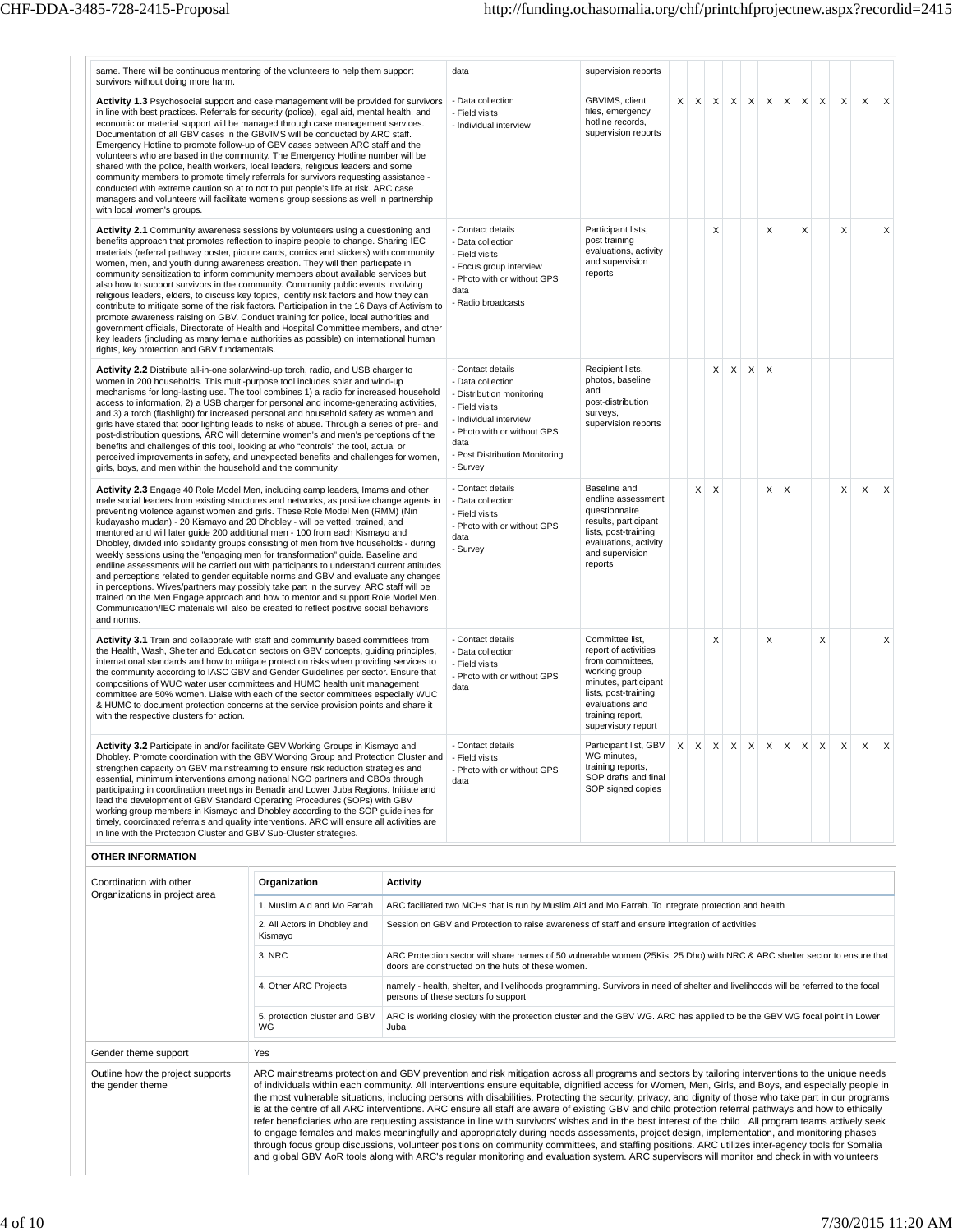|                                                            | and staff on a regular basis (minimum weekly) to ensure observed or reported protection threats (for overarching concerns and themes) and more<br>specific beneficiary-reported protection cases are referred appropriately.                                                                                                                                                                                                                                                                                                                                                                                                                                                                                                                                                                                                                                                                                                                                                                                                                                               |
|------------------------------------------------------------|----------------------------------------------------------------------------------------------------------------------------------------------------------------------------------------------------------------------------------------------------------------------------------------------------------------------------------------------------------------------------------------------------------------------------------------------------------------------------------------------------------------------------------------------------------------------------------------------------------------------------------------------------------------------------------------------------------------------------------------------------------------------------------------------------------------------------------------------------------------------------------------------------------------------------------------------------------------------------------------------------------------------------------------------------------------------------|
| Select (tick) activities that supports<br>the gender theme | $\sqrt{ }$<br>Activity 1.1: Refresher training on CMR for 30 health workers (minimum 40% female) in Kismayo and Dhobley by the OB-GYN Doctor. Training will also<br>include other GBV topics such as understanding the main types of GBV and its consequences and the roles of health workers in preventing and<br>responding to GBV according to the guiding principles of working with survivors. There will also be ongoing treatment of survivors who report to the health<br>facility (wounds, post rape care) in the confidential counseling rooms. Supplies such as rape kits (PEP and ECP which is given to rape survivors to prevent<br>unwanted pregnancy) will be in place in the health facility.                                                                                                                                                                                                                                                                                                                                                              |
|                                                            | $\sqrt{}$<br>Activity 1.2: Refresher trainings will be conducted for 10 volunteers in Kismayo and staff (at least 80% female) on GBV guiding principles, referral<br>pathways for legal, security, and mental health services, and how to provide first-line psychosocial counseling for survivors. In Dhobley, 5 volunteers will be<br>identified and trained on the same. There will be continuous mentoring of the volunteers to help them support survivors without doing more harm.                                                                                                                                                                                                                                                                                                                                                                                                                                                                                                                                                                                   |
|                                                            | Activity 1.3: Psychosocial support and case management will be provided for survivors in line with best practices. Referrals for security (police), legal aid,<br>mental health, and economic or material support will be managed through case management services. Documentation of all GBV cases in the GBVIMS will<br>be conducted by ARC staff. Emergency Hotline to promote follow-up of GBV cases between ARC staff and the volunteers who are based in the<br>community. The Emergency Hotline number will be shared with the police, health workers, local leaders, religious leaders and some community members<br>to promote timely referrals for survivors requesting assistance - conducted with extreme caution so at to not to put people's life at risk. ARC case managers<br>and volunteers will facilitate women's group sessions as well in partnership with local women's groups.                                                                                                                                                                       |
|                                                            | $\sqrt{ }$<br>Activity 2.1: Community awareness sessions by volunteers using a questioning and benefits approach that promotes reflection to inspire people to<br>change. Sharing IEC materials (referral pathway poster, picture cards, comics and stickers) with community women, men, and youth during awareness<br>creation. They will then participate in community sensitization to inform community members about available services but also how to support survivors in<br>the community. Community public events involving religious leaders, elders, to discuss key topics, identify risk factors and how they can contribute to<br>mitigate some of the risk factors. Participation in the 16 Days of Activism to promote awareness raising on GBV. Conduct training for police, local<br>authorities and government officials, Directorate of Health and Hospital Committee members, and other key leaders (including as many female authorities<br>as possible) on international human rights, key protection and GBV fundamentals.                          |
|                                                            | $\sqrt{}$<br>Activity 2.2: Distribute all-in-one solar/wind-up torch, radio, and USB charger to women in 200 households. This multi-purpose tool includes solar and<br>wind-up mechanisms for long-lasting use. The tool combines 1) a radio for increased household access to information, 2) a USB charger for personal and<br>income-generating activities, and 3) a torch (flashlight) for increased personal and household safety as women and girls have stated that poor lighting<br>leads to risks of abuse. Through a series of pre- and post-distribution questions, ARC will determine women's and men's perceptions of the benefits and<br>challenges of this tool, looking at who "controls" the tool, actual or perceived improvements in safety, and unexpected benefits and challenges for women,<br>girls, boys, and men within the household and the community.                                                                                                                                                                                          |
|                                                            | $\sqrt{}$<br>Activity 2.3: Engage 40 Role Model Men, including camp leaders, Imams and other male social leaders from existing structures and networks, as<br>positive change agents in preventing violence against women and girls. These Role Model Men (RMM) (Nin kudayasho mudan) - 20 Kismayo and 20<br>Dhobley - will be vetted, trained, and mentored and will later quide 200 additional men - 100 from each Kismayo and Dhobley, divided into solidarity groups<br>consisting of men from five households - during weekly sessions using the "engaging men for transformation" guide. Baseline and endline assessments<br>will be carried out with participants to understand current attitudes and perceptions related to gender equitable norms and GBV and evaluate any changes<br>in perceptions. Wives/partners may possibly take part in the survey. ARC staff will be trained on the Men Engage approach and how to mentor and support<br>Role Model Men. Communication/IEC materials will also be created to reflect positive social behaviors and norms. |
|                                                            | $\sqrt{2}$<br>Activity 3.1: Train and collaborate with staff and community based committees from the Health, Wash, Shelter and Education sectors on GBV concepts,<br>guiding principles, international standards and how to mitigate protection risks when providing services to the community according to IASC GBV and<br>Gender Guidelines per sector. Ensure that compositions of WUC water user committees and HUMC health unit management committee are 50% women.<br>Liaise with each of the sector committees especially WUC & HUMC to document protection concerns at the service provision points and share it with the<br>respective clusters for action.                                                                                                                                                                                                                                                                                                                                                                                                       |
|                                                            | $\sqrt{ }$<br>Activity 3.2: Participate in and/or facilitate GBV Working Groups in Kismayo and Dhobley. Promote coordination with the GBV Working Group and<br>Protection Cluster and strengthen capacity on GBV mainstreaming to ensure risk reduction strategies and essential, minimum interventions among<br>national NGO partners and CBOs through participating in coordination meetings in Benadir and Lower Juba Regions. Initiate and lead the development of<br>GBV Standard Operating Procedures (SOPs) with GBV working group members in Kismayo and Dhobley according to the SOP guidelines for timely,<br>coordinated referrals and quality interventions. ARC will ensure all activities are in line with the Protection Cluster and GBV Sub-Cluster strategies.                                                                                                                                                                                                                                                                                            |

| A:1 Staff and<br>Personnel |           | 1.1 International Staff                                                    |              |              |                     |             |              |           |                    |
|----------------------------|-----------|----------------------------------------------------------------------------|--------------|--------------|---------------------|-------------|--------------|-----------|--------------------|
| Costs                      | Code      | <b>Budget Line Description</b>                                             | Units        | Unit<br>Cost | Duration   TimeUnit | Amount(USD) | Organization | CHF       | %charged to<br>CHF |
|                            | 1.1.1     | Emergency Coordinator                                                      | $\mathbf{1}$ | 6000         | $12$ months         | 72,000.00   | 68,400.00    | 3,600.00  | 5.00               |
|                            | 1.1.2     | Grant Management Support                                                   | $\mathbf{1}$ | 7000         | $12 \mid$ months    | 84,000.00   | 75,600.00    | 8,400.00  | 10.00              |
|                            | 1.1.3     | GBV/Protection Manager                                                     | $\mathbf{1}$ | 4000         | $12 \mid$ months    | 48,000.00   | 24,000.00    | 24,000.00 | 50.00              |
|                            | $-1.1.4$  |                                                                            |              |              |                     |             |              |           |                    |
|                            | $-1.1.5$  |                                                                            |              |              |                     |             |              |           |                    |
|                            | $-1.1.6$  |                                                                            |              |              |                     |             |              |           |                    |
|                            | $-1.1.7$  |                                                                            |              |              |                     |             |              |           |                    |
|                            | $-1.1.8$  |                                                                            |              |              |                     |             |              |           |                    |
|                            | $-1.1.9$  | the control of the control of the control of the control of                |              |              |                     |             |              |           |                    |
|                            | $-1.1.10$ | the control of the control of the control of the control of the control of |              |              |                     |             |              |           |                    |
|                            | $-1.1.11$ | the control of the control of the control of the control of the control of |              |              |                     |             |              |           |                    |
|                            | $-1.1.12$ | <u> 1989 - Johann Harry Barn, mars ar breist fan de Fryske k</u>           |              |              |                     |             |              |           |                    |
|                            | $-1.1.13$ |                                                                            |              |              |                     |             |              |           |                    |
|                            | $-1.1.14$ |                                                                            |              |              |                     |             |              |           |                    |
|                            | $-1.1.15$ |                                                                            |              |              |                     |             |              |           |                    |
|                            | $-1.1.16$ |                                                                            |              |              |                     |             |              |           |                    |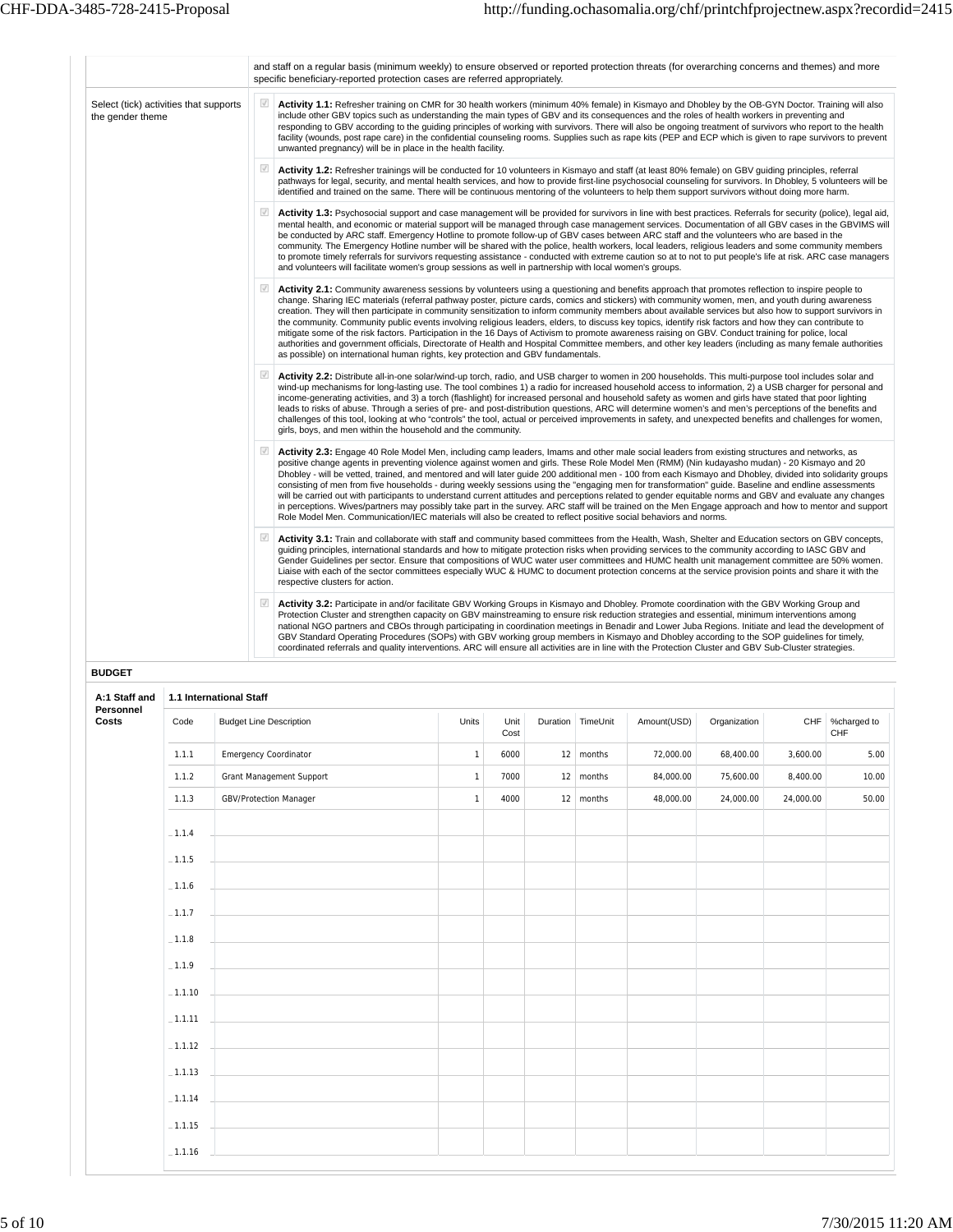|                           | 1.1.17                   |                                                                       |              |              |              |                   |             |              |           |                    |
|---------------------------|--------------------------|-----------------------------------------------------------------------|--------------|--------------|--------------|-------------------|-------------|--------------|-----------|--------------------|
|                           | 1.1.18                   |                                                                       |              |              |              |                   |             |              |           |                    |
|                           |                          | Subtotal                                                              |              |              |              |                   | 204,000.00  | 168,000.00   | 36,000.00 |                    |
|                           | <b>Budget Narrative:</b> |                                                                       |              |              |              |                   |             |              |           |                    |
|                           | 1.2 Local Staff          |                                                                       |              |              |              |                   |             |              |           |                    |
|                           | Code                     | <b>Budget Line Description</b>                                        | Units        | Unit<br>Cost |              | Duration TimeUnit | Amount(USD) | Organization | CHF       | %charged to<br>CHF |
|                           | 1.2.1                    | Project Officer Dhobley                                               | $\mathbf{1}$ | 1500         | 12           | months            | 18,000.00   | 0.00         | 18,000.00 | 100.00             |
|                           | 1.2.2                    | <b>OBGYN Doctor</b>                                                   | $\mathbf{1}$ | 1500         | 12           | months            | 18,000.00   | 16,200.00    | 1,800.00  | 10.00              |
|                           | 1.2.3                    | <b>Community Mobilizer</b>                                            | $\sqrt{2}$   | 500          | 10           |                   | 10,000.00   | 0.00         | 10,000.00 | 100.00             |
|                           | 1.2.4                    | <b>GBV Counsellor</b>                                                 | $\mathbf{1}$ | 1500         | 12           | months            | 18,000.00   | 9,000.00     | 9,000.00  | 50.00              |
|                           | 1.2.5                    | Cleaner MCH (Kismayo, Dhobley)                                        | $\sqrt{2}$   | 150          | 12           | months            | 3,600.00    | 1,800.00     | 1,800.00  | 50.00              |
|                           | 1.2.6                    | Community Volunteers (Kismayo, Dhobley)                               | 10           | 74           | 11           | months            | 8,140.00    | 0.00         | 8,140.00  | 100.00             |
|                           | 1.2.7                    | Qualified Nurse (Kismayo and Dhobley)                                 | $\sqrt{3}$   | 400          | 11           | months            | 13,200.00   | 0.00         | 13,200.00 | 100.00             |
|                           | 1.2.8                    | Auxilliary Nurse (Kismayo and Dhobley)                                | $\sqrt{3}$   | 300          | 11           | months            | 9,900.00    | 0.00         | 9,900.00  | 100.00             |
|                           | 1.2.9                    | Security Guards MCH and accessories (Kismayo and<br>Dhobley)          | $\sqrt{2}$   | 300          | 12           | months            | 7,200.00    | 3,600.00     | 3,600.00  | 50.00              |
|                           | 1.2.10                   |                                                                       |              |              |              |                   |             |              |           |                    |
|                           | 1.2.11                   |                                                                       |              |              |              |                   |             |              |           |                    |
|                           | 1.2.12                   |                                                                       |              |              |              |                   |             |              |           |                    |
|                           | 1.2.13                   |                                                                       |              |              |              |                   |             |              |           |                    |
|                           | 1.2.14                   |                                                                       |              |              |              |                   |             |              |           |                    |
|                           | 1.2.15                   |                                                                       |              |              |              |                   |             |              |           |                    |
|                           | 1.2.16                   |                                                                       |              |              |              |                   |             |              |           |                    |
|                           | 1.2.17                   |                                                                       |              |              |              |                   |             |              |           |                    |
|                           | 1.2.18                   |                                                                       |              |              |              |                   |             |              |           |                    |
|                           |                          | Sub Total                                                             |              |              |              |                   | 106,040.00  | 30,600.00    | 75,440.00 |                    |
|                           | <b>Budget Narrative:</b> |                                                                       |              |              |              |                   |             |              |           |                    |
| <b>B:2 Supplies,</b>      | Code                     | <b>Budget Line Description</b>                                        | Units        | Unit         |              | Duration TimeUnit | Amount(USD) | Organization | CHF       | %charged to        |
| Commodities,<br>Materials |                          |                                                                       |              | Cost         |              |                   |             |              |           | CHF                |
|                           | 2.1.1                    | furniture in Dhobley- APD MCH                                         | $\mathbf{1}$ | 625          |              | 1 lumpsum         | 625.00      | 0.00         | 625.00    | 100.00             |
|                           | 2.1.2                    | Solar Torches                                                         | 200          | 30           |              | 1 lumpsum         | 6,000.00    | 0.00         | 6,000.00  | 100.00             |
|                           | 2.1.3                    | supplies (Kismayo and Dhobley)                                        | $\sqrt{2}$   | 325          | $\mathbf{1}$ | lumpsum           | 650.00      | 0.00         | 650.00    | 100.00             |
|                           | 2.1.4                    | Baseline assessment & Endline with RMM, solidarity<br>group and wives | $\sqrt{2}$   | 1300         | $\mathbf{1}$ | lumpsum           | 2,600.00    | 0.00         | 2,600.00  | 100.00             |
|                           | 2.1.5                    | <b>Training Costs</b>                                                 | $\mathbf{1}$ | 18460        | $\mathbf{1}$ | lumpsum           | 18,460.00   | 0.00         | 18,460.00 | 100.00             |
|                           | 2.1.6                    | Community events                                                      | $\sqrt{3}$   | 1000         |              | 1 lumpsum         | 3,000.00    | 0.00         | 3,000.00  | 100.00             |
|                           | 2.1.7                    | Dialogue sessions by RMM with solidarity group-<br>Materials          | 40           | 40           |              | 1 lumpsum         | 1,600.00    | 0.00         | 1,600.00  | 100.00             |
|                           | 2.1.8                    | <b>IEC Materials</b>                                                  | $\mathbf{1}$ | 1000         |              | 1 lumpsum         | 1,000.00    | 0.00         | 1,000.00  | 100.00             |
|                           | 2.1.9                    | Banners for community awareness session                               | $\mathbf{1}$ | 100          | $\mathbf{1}$ | lumpsum           | 100.00      | 0.00         | 100.00    | 100.00             |
|                           | 2.1.10                   | Couple Counselling                                                    | $\sqrt{4}$   | 250          | 1            | lumpsum           | 1,000.00    | 0.00         | 1,000.00  | 100.00             |
|                           | 2.1.11                   | Emergency Hotline- accessories                                        | $\sqrt{2}$   | 282          |              | 1 lumpsum         | 564.00      | 0.00         | 564.00    | 100.00             |
|                           | $-2.1.12$                |                                                                       |              |              |              |                   |             |              |           |                    |
|                           | $-2.1.13$                |                                                                       |              |              |              |                   |             |              |           |                    |
|                           | $-2.1.14$                |                                                                       |              |              |              |                   |             |              |           |                    |
|                           | $-2.1.15$                |                                                                       |              |              |              |                   |             |              |           |                    |
|                           | $-2.1.16$                |                                                                       |              |              |              |                   |             |              |           |                    |
|                           |                          |                                                                       |              |              |              |                   |             |              |           |                    |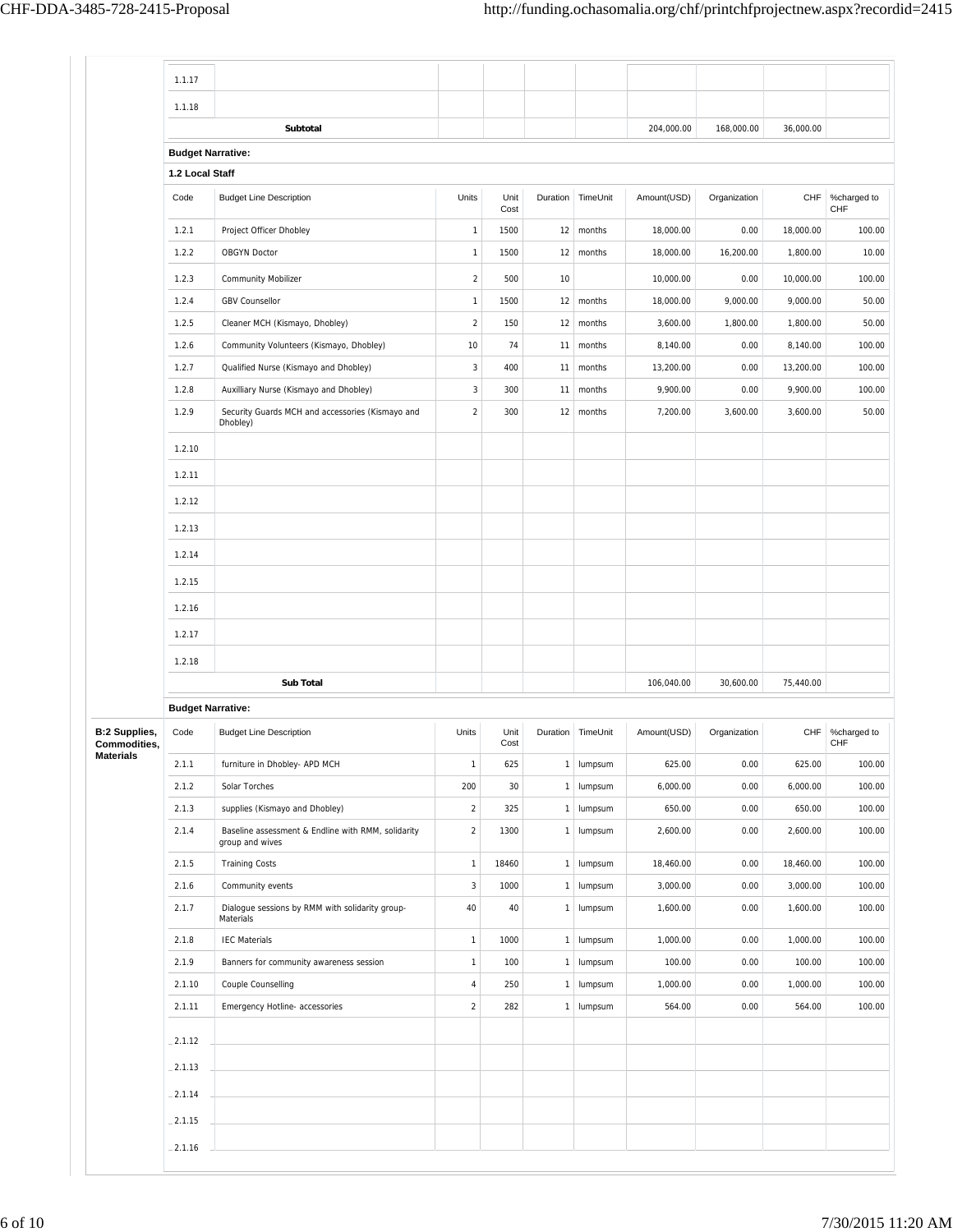|                    | 2.1.17                   |                                |            |              |          |                     |             |              |             |                                |
|--------------------|--------------------------|--------------------------------|------------|--------------|----------|---------------------|-------------|--------------|-------------|--------------------------------|
|                    | 2.1.18                   |                                |            |              |          |                     |             |              |             |                                |
|                    |                          | Sub Total                      |            |              |          |                     | 35,599.00   | 0.00         | 35,599.00   |                                |
|                    | <b>Budget Narrative:</b> |                                |            |              |          |                     |             |              |             |                                |
| C:3<br>Equipment   | Code                     | <b>Budget Line Description</b> | Units      | Unit<br>Cost | Duration | TimeUnit            | Amount(USD) | Organization | ${\sf CHF}$ | %charged to<br>CHF             |
|                    | 3.1.1                    | Printer Kismayo & Dhobley      | $\sqrt{2}$ | 900          |          | 1 lumpsum           | 1,800.00    | 0.00         | 1,800.00    | 100.00                         |
|                    | 3.1.2                    |                                |            |              |          |                     |             |              |             |                                |
|                    | 3.1.3                    |                                |            |              |          |                     |             |              |             |                                |
|                    | 3.1.4                    |                                |            |              |          |                     |             |              |             |                                |
|                    | 3.1.5                    |                                |            |              |          |                     |             |              |             |                                |
|                    | 3.1.6                    |                                |            |              |          |                     |             |              |             |                                |
|                    | 3.1.7                    |                                |            |              |          |                     |             |              |             |                                |
|                    | 3.1.8                    |                                |            |              |          |                     |             |              |             |                                |
|                    | 3.1.9                    |                                |            |              |          |                     |             |              |             |                                |
|                    | 3.1.10                   |                                |            |              |          |                     |             |              |             |                                |
|                    | 3.1.11                   |                                |            |              |          |                     |             |              |             |                                |
|                    | 3.1.12                   |                                |            |              |          |                     |             |              |             |                                |
|                    | 3.1.13                   |                                |            |              |          |                     |             |              |             |                                |
|                    | 3.1.14                   |                                |            |              |          |                     |             |              |             |                                |
|                    | 3.1.15                   |                                |            |              |          |                     |             |              |             |                                |
|                    | 3.1.16                   |                                |            |              |          |                     |             |              |             |                                |
|                    | 3.1.17                   |                                |            |              |          |                     |             |              |             |                                |
|                    | 3.1.18                   |                                |            |              |          |                     |             |              |             |                                |
|                    |                          | <b>Sub Total</b>               |            |              |          |                     | 1,800.00    | 0.00         | 1,800.00    |                                |
|                    | <b>Budget Narrative:</b> |                                |            |              |          |                     |             |              |             |                                |
| D:4<br>Contractual | Code                     | <b>Budget Line Description</b> | Units      | Unit<br>Cost |          | Duration   TimeUnit | Amount(USD) | Organization |             | CHF %charged to<br>${\sf CHF}$ |
| Services           | $-4.1.1$                 |                                |            |              |          |                     |             |              |             |                                |
|                    | $-4.1.2$                 |                                |            |              |          |                     |             |              |             |                                |
|                    | $-4.1.3$                 |                                |            |              |          |                     |             |              |             |                                |
|                    | $-4.1.4$                 |                                |            |              |          |                     |             |              |             |                                |
|                    |                          |                                |            |              |          |                     |             |              |             |                                |
|                    | $-4.1.5$                 |                                |            |              |          |                     |             |              |             |                                |
|                    | $\_4.1.6$                |                                |            |              |          |                     |             |              |             |                                |
|                    | $-4.1.7$                 |                                |            |              |          |                     |             |              |             |                                |
|                    | $-4.1.8$                 |                                |            |              |          |                     |             |              |             |                                |
|                    | $-4.1.9$                 |                                |            |              |          |                     |             |              |             |                                |
|                    | $-4.1.10$                |                                |            |              |          |                     |             |              |             |                                |
|                    | $-4.1.11$                |                                |            |              |          |                     |             |              |             |                                |
|                    | $-4.1.12$                |                                |            |              |          |                     |             |              |             |                                |
|                    | $-4.1.13$                |                                |            |              |          |                     |             |              |             |                                |
|                    | $-4.1.14$                |                                |            |              |          |                     |             |              |             |                                |
|                    | $-4.1.15$                |                                |            |              |          |                     |             |              |             |                                |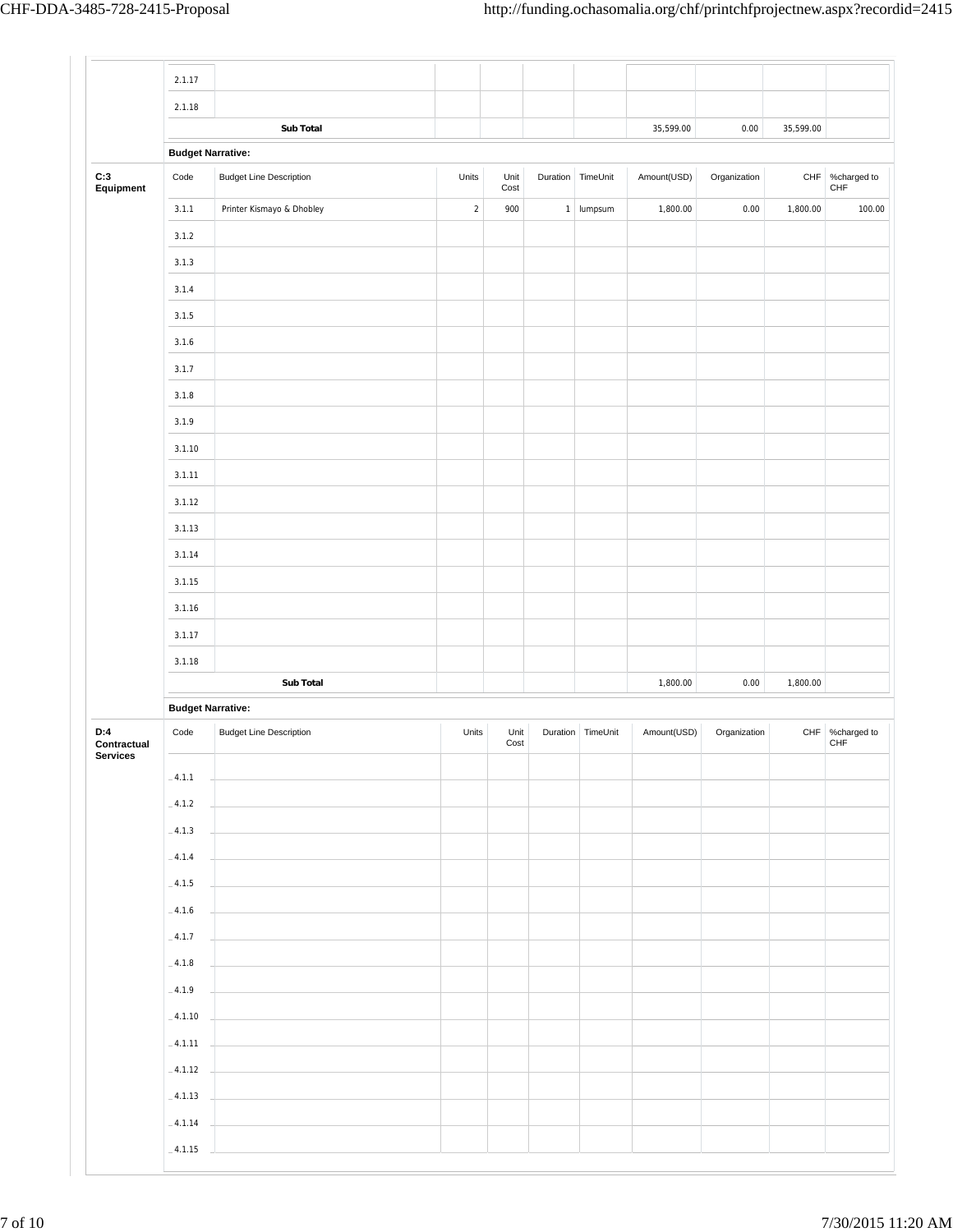|                                | 4.1.16                   |                                            |                |              |                        |             |              |           |                        |
|--------------------------------|--------------------------|--------------------------------------------|----------------|--------------|------------------------|-------------|--------------|-----------|------------------------|
|                                | 4.1.17                   |                                            |                |              |                        |             |              |           |                        |
|                                | 4.1.18                   |                                            |                |              |                        |             |              |           |                        |
|                                |                          | <b>Sub Total</b>                           |                |              |                        | 0.00        | 0.00         | 0.00      |                        |
|                                | <b>Budget Narrative:</b> |                                            |                |              |                        |             |              |           |                        |
| E:5 Travel                     | Code                     | <b>Budget Line Description</b>             | Units          | Unit<br>Cost | Duration TimeUnit      | Amount(USD) | Organization | CHF       | %charged to<br>CHF     |
|                                | 5.1.1                    | Vehicle Rental Kismayo                     | $\mathbf{1}$   | 1700         | $10$ month             | 17,000.00   | 8,500.00     | 8,500.00  | 50.00                  |
|                                | 5.1.2                    | Vehicle Rental Dhobley                     | $\overline{1}$ | 1700         | $12 \mid \text{month}$ | 20,400.00   | 12,240.00    | 8,160.00  | 40.00                  |
|                                | 5.1.3                    | Travel and per diem (NBO-MOG-Kismayo/Dhob) | $\sqrt{2}$     | 1000         | 4   lumpsum            | 8,000.00    | 0.00         | 8,000.00  | 100.00                 |
|                                | 5.1.4                    |                                            |                |              |                        |             |              |           |                        |
|                                | 5.1.5                    |                                            |                |              |                        |             |              |           |                        |
|                                | 5.1.6                    |                                            |                |              |                        |             |              |           |                        |
|                                | 5.1.7                    |                                            |                |              |                        |             |              |           |                        |
|                                | 5.1.8                    |                                            |                |              |                        |             |              |           |                        |
|                                | 5.1.9                    |                                            |                |              |                        |             |              |           |                        |
|                                | 5.1.10                   |                                            |                |              |                        |             |              |           |                        |
|                                | 5.1.11                   |                                            |                |              |                        |             |              |           |                        |
|                                | 5.1.12                   |                                            |                |              |                        |             |              |           |                        |
|                                | 5.1.13                   |                                            |                |              |                        |             |              |           |                        |
|                                | 5.1.14                   |                                            |                |              |                        |             |              |           |                        |
|                                | 5.1.15                   |                                            |                |              |                        |             |              |           |                        |
|                                | 5.1.16                   |                                            |                |              |                        |             |              |           |                        |
|                                | 5.1.17                   |                                            |                |              |                        |             |              |           |                        |
|                                | 5.1.18                   |                                            |                |              |                        |             |              |           |                        |
|                                |                          | <b>Sub Total</b>                           |                |              |                        | 45,400.00   | 20,740.00    | 24,660.00 |                        |
|                                | <b>Budget Narrative:</b> |                                            |                |              |                        |             |              |           |                        |
| F:6 Transfers<br>and Grants to | Code                     | <b>Budget Line Description</b>             | Units          | Unit<br>Cost | Duration TimeUnit      | Amount(USD) | Organization |           | CHF %charged to<br>CHF |
| Counterparts                   | $-6.1.1$                 |                                            |                |              |                        |             |              |           |                        |
|                                | $-6.1.2$                 |                                            |                |              |                        |             |              |           |                        |
|                                | $-6.1.3$                 |                                            |                |              |                        |             |              |           |                        |
|                                |                          |                                            |                |              |                        |             |              |           |                        |
|                                | $-6.1.4$                 |                                            |                |              |                        |             |              |           |                        |
|                                | $-6.1.5$                 |                                            |                |              |                        |             |              |           |                        |
|                                | $-6.1.6$                 |                                            |                |              |                        |             |              |           |                        |
|                                | $-6.1.7$                 |                                            |                |              |                        |             |              |           |                        |
|                                | $-6.1.8$                 |                                            |                |              |                        |             |              |           |                        |
|                                | $-6.1.9$                 |                                            |                |              |                        |             |              |           |                        |
|                                | $-6.6.10$                |                                            |                |              |                        |             |              |           |                        |
|                                | $-6.1.11$                |                                            |                |              |                        |             |              |           |                        |
|                                | $-6.1.12$                |                                            |                |              |                        |             |              |           |                        |
|                                |                          |                                            |                |              |                        |             |              |           |                        |
|                                | $-6.1.13$                |                                            |                |              |                        |             |              |           |                        |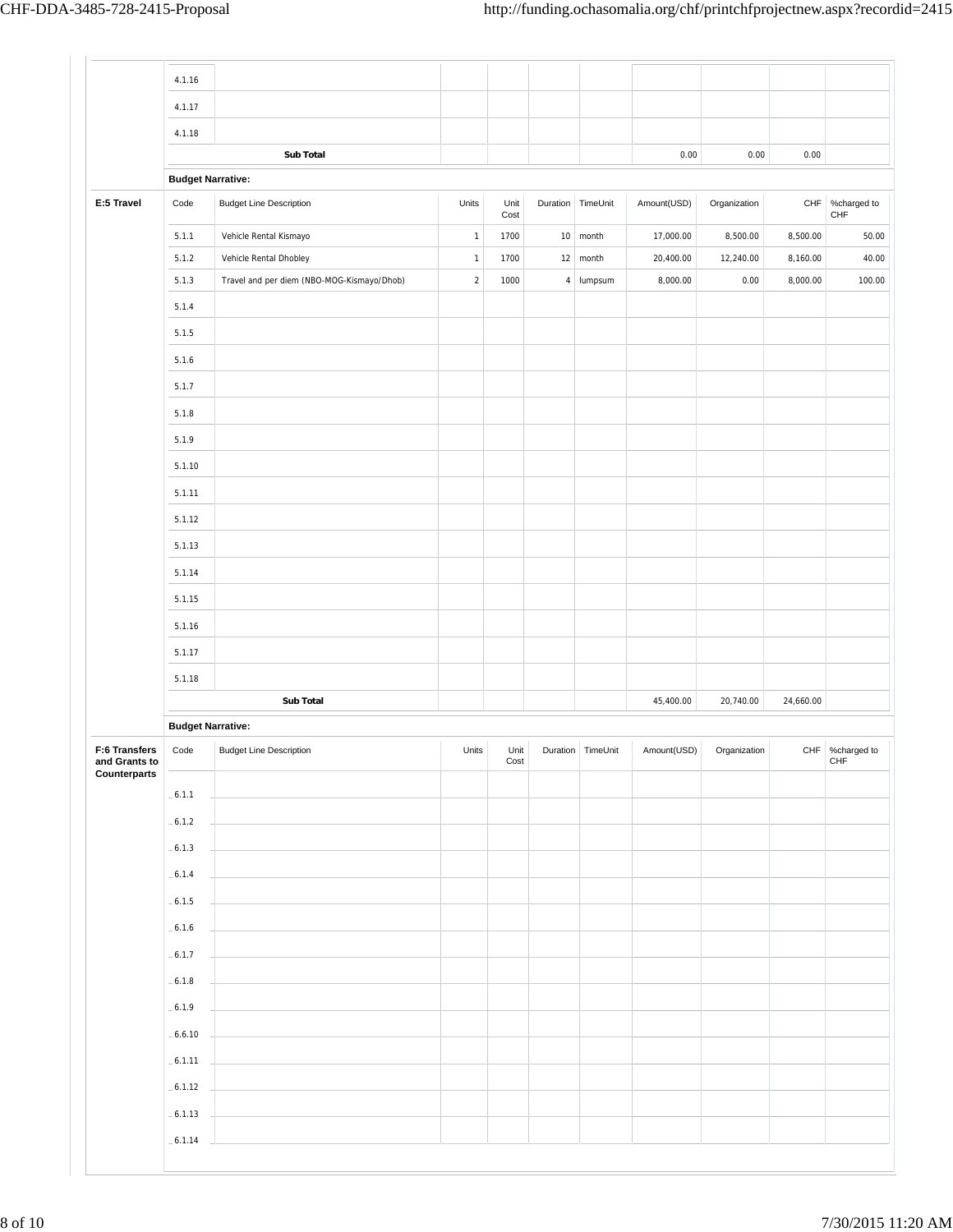|                                                              |                 | 6.1.15                                         |                           |    |                                                                            |                                                                                                                |  |              |              |               |                                          |                        |             |             |                  |                     |            |                                |        |
|--------------------------------------------------------------|-----------------|------------------------------------------------|---------------------------|----|----------------------------------------------------------------------------|----------------------------------------------------------------------------------------------------------------|--|--------------|--------------|---------------|------------------------------------------|------------------------|-------------|-------------|------------------|---------------------|------------|--------------------------------|--------|
|                                                              |                 | 6.1.16                                         |                           |    |                                                                            |                                                                                                                |  |              |              |               |                                          |                        |             |             |                  |                     |            |                                |        |
|                                                              |                 | 6.1.17                                         |                           |    |                                                                            |                                                                                                                |  |              |              |               |                                          |                        |             |             |                  |                     |            |                                |        |
|                                                              |                 | 6.1.18                                         |                           |    |                                                                            |                                                                                                                |  |              |              |               |                                          |                        |             |             |                  |                     |            |                                |        |
|                                                              |                 | <b>Sub Total</b>                               |                           |    |                                                                            |                                                                                                                |  |              |              |               |                                          |                        |             | 0.00        |                  | 0.00                | 0.00       |                                |        |
|                                                              |                 | <b>Budget Narrative:</b>                       |                           |    |                                                                            |                                                                                                                |  |              |              |               |                                          |                        |             |             |                  |                     |            |                                |        |
| G:7 General<br>Operating<br>and Other<br><b>Direct Costs</b> |                 | Code<br><b>Budget Line Description</b>         |                           |    |                                                                            |                                                                                                                |  | Units        | Unit<br>Cost | Duration      |                                          | TimeUnit               |             | Amount(USD) | Organization     |                     |            | CHF %charged to<br>${\sf CHF}$ |        |
|                                                              |                 | 7.1.1                                          | <b>Communication Cost</b> |    |                                                                            |                                                                                                                |  | $\mathbf{1}$ | 1590         |               |                                          | $12 \mid \text{month}$ |             | 19,080.00   |                  | 16,218.00           | 2,862.00   |                                | 15.00  |
|                                                              |                 | 7.1.2                                          | Office rent               |    |                                                                            |                                                                                                                |  | $\mathbf{1}$ | 4000         | 12            |                                          | month                  |             | 48,000.00   |                  | 45,600.00           | 2,400.00   |                                | 5.00   |
|                                                              |                 | 7.1.3                                          | Utilities                 |    |                                                                            |                                                                                                                |  | $\mathbf{1}$ | 2000         | 12            |                                          | month                  |             | 24,000.00   |                  | 22,800.00           | 1,200.00   |                                | 5.00   |
|                                                              |                 | 7.1.4                                          | <b>Bank Charges</b>       |    |                                                                            |                                                                                                                |  | $\mathbf{1}$ | 3000         | lumpsum<br>1  |                                          |                        |             | 3,000.00    |                  | 0.00                | 3,000.00   |                                | 100.00 |
|                                                              |                 | 7.1.5                                          | Stationary                |    |                                                                            |                                                                                                                |  | $\sqrt{2}$   | 1110         | 1 lumpsum     |                                          |                        |             | 2,220.00    |                  | 0.00                | 2,220.00   |                                | 100.00 |
|                                                              |                 | 7.1.6                                          |                           |    |                                                                            |                                                                                                                |  |              |              |               |                                          |                        |             |             |                  |                     |            |                                |        |
|                                                              |                 | 7.1.7                                          |                           |    |                                                                            |                                                                                                                |  |              |              |               |                                          |                        |             |             |                  |                     |            |                                |        |
|                                                              |                 | 7.1.8                                          |                           |    |                                                                            |                                                                                                                |  |              |              |               |                                          |                        |             |             |                  |                     |            |                                |        |
|                                                              |                 | 7.1.9                                          |                           |    |                                                                            |                                                                                                                |  |              |              |               |                                          |                        |             |             |                  |                     |            |                                |        |
|                                                              |                 | 7.1.10                                         |                           |    |                                                                            |                                                                                                                |  |              |              |               |                                          |                        |             |             |                  |                     |            |                                |        |
|                                                              |                 | 7.1.11                                         |                           |    |                                                                            |                                                                                                                |  |              |              |               |                                          |                        |             |             |                  |                     |            |                                |        |
|                                                              |                 | 7.1.12                                         |                           |    |                                                                            |                                                                                                                |  |              |              |               |                                          |                        |             |             |                  |                     |            |                                |        |
|                                                              |                 | 7.1.13                                         |                           |    |                                                                            |                                                                                                                |  |              |              |               |                                          |                        |             |             |                  |                     |            |                                |        |
|                                                              |                 | 7.1.14                                         |                           |    |                                                                            |                                                                                                                |  |              |              |               |                                          |                        |             |             |                  |                     |            |                                |        |
|                                                              |                 | 7.1.15                                         |                           |    |                                                                            |                                                                                                                |  |              |              |               |                                          |                        |             |             |                  |                     |            |                                |        |
|                                                              |                 | 7.1.16                                         |                           |    |                                                                            |                                                                                                                |  |              |              |               |                                          |                        |             |             |                  |                     |            |                                |        |
|                                                              |                 | 7.1.17                                         |                           |    |                                                                            |                                                                                                                |  |              |              |               |                                          |                        |             |             |                  |                     |            |                                |        |
|                                                              |                 | 7.1.18                                         |                           |    |                                                                            |                                                                                                                |  |              |              |               |                                          |                        |             |             |                  |                     |            |                                |        |
|                                                              |                 | Sub Total                                      |                           |    |                                                                            |                                                                                                                |  |              |              |               |                                          |                        |             | 96,300.00   |                  | 84,618.00           | 11,682.00  |                                |        |
|                                                              |                 | <b>Budget Narrative:</b>                       |                           |    |                                                                            |                                                                                                                |  |              |              |               |                                          |                        |             |             |                  |                     |            |                                |        |
|                                                              |                 |                                                |                           |    | <b>TOTAL</b>                                                               |                                                                                                                |  |              |              |               |                                          |                        | 489,139.00  |             | 303,958.00       |                     | 185,181.00 |                                |        |
| H.8 Indirect<br>Programme                                    |                 | Code<br><b>Budget Line Description</b>         |                           |    |                                                                            |                                                                                                                |  |              |              |               |                                          |                        | Amount(USD) |             | Organization     |                     | CHF        | %charged to<br>CHF             |        |
| <b>Support</b><br>Costs                                      |                 | 8.1.1<br>Indirect Programme Support Costs      |                           |    |                                                                            |                                                                                                                |  |              |              |               |                                          |                        | 0.00        | 0.00        |                  | 12,962.67           |            | 7.00                           |        |
|                                                              |                 | <b>GRAND TOTAL</b>                             |                           |    |                                                                            |                                                                                                                |  |              |              |               |                                          |                        | 489,139.00  |             | 303,958.00       |                     | 198,143.67 |                                |        |
| Other sources of funds                                       |                 |                                                |                           |    |                                                                            |                                                                                                                |  |              |              |               |                                          |                        |             |             |                  |                     |            |                                |        |
|                                                              |                 | <b>Description</b>                             |                           |    | Amount %                                                                   |                                                                                                                |  |              |              |               |                                          |                        |             |             |                  |                     |            |                                |        |
|                                                              |                 | Organization                                   |                           |    | 303,958.00                                                                 | 60.54                                                                                                          |  |              |              |               |                                          |                        |             |             |                  |                     |            |                                |        |
|                                                              |                 | Community                                      |                           |    | 0.00                                                                       | 0.00                                                                                                           |  |              |              |               |                                          |                        |             |             |                  |                     |            |                                |        |
|                                                              |                 | <b>CHF</b>                                     |                           |    | 198,143.67                                                                 | 39.46                                                                                                          |  |              |              |               |                                          |                        |             |             |                  |                     |            |                                |        |
|                                                              |                 | <b>Other Donors</b>                            |                           | a) | 0.00                                                                       |                                                                                                                |  |              |              |               |                                          |                        |             |             |                  |                     |            |                                |        |
|                                                              |                 | <b>TOTAL</b>                                   |                           | b) | 0.00<br>502,101.67                                                         |                                                                                                                |  |              |              |               |                                          |                        |             |             |                  |                     |            |                                |        |
|                                                              |                 |                                                |                           |    |                                                                            |                                                                                                                |  |              |              |               |                                          |                        |             |             |                  |                     |            |                                |        |
| <b>LOCATIONS</b>                                             |                 |                                                |                           |    |                                                                            |                                                                                                                |  |              |              |               |                                          |                        |             |             |                  |                     |            |                                |        |
| Region                                                       | <b>District</b> | <b>Standard Cluster Activities</b><br>Location |                           |    | <b>Activity</b>                                                            |                                                                                                                |  |              |              |               | <b>Beneficiary</b><br><b>Description</b> |                        | Number      | Latitude    | Longitude P.Code |                     |            |                                |        |
| Lower<br>Juba                                                | Afmadow         | Dhobley<br>support for GBV                     |                           |    | Capacity building, GBV awareness<br>campaign, Health treatment and medical | as described in the logframe, services for<br>vulnerable population will be provided from Bosnia<br><b>MCH</b> |  |              |              | IDPs and host | community                                | 6000                   | 0.40627     | 41.01238    |                  | NA-3716-<br>Q12-001 |            |                                |        |